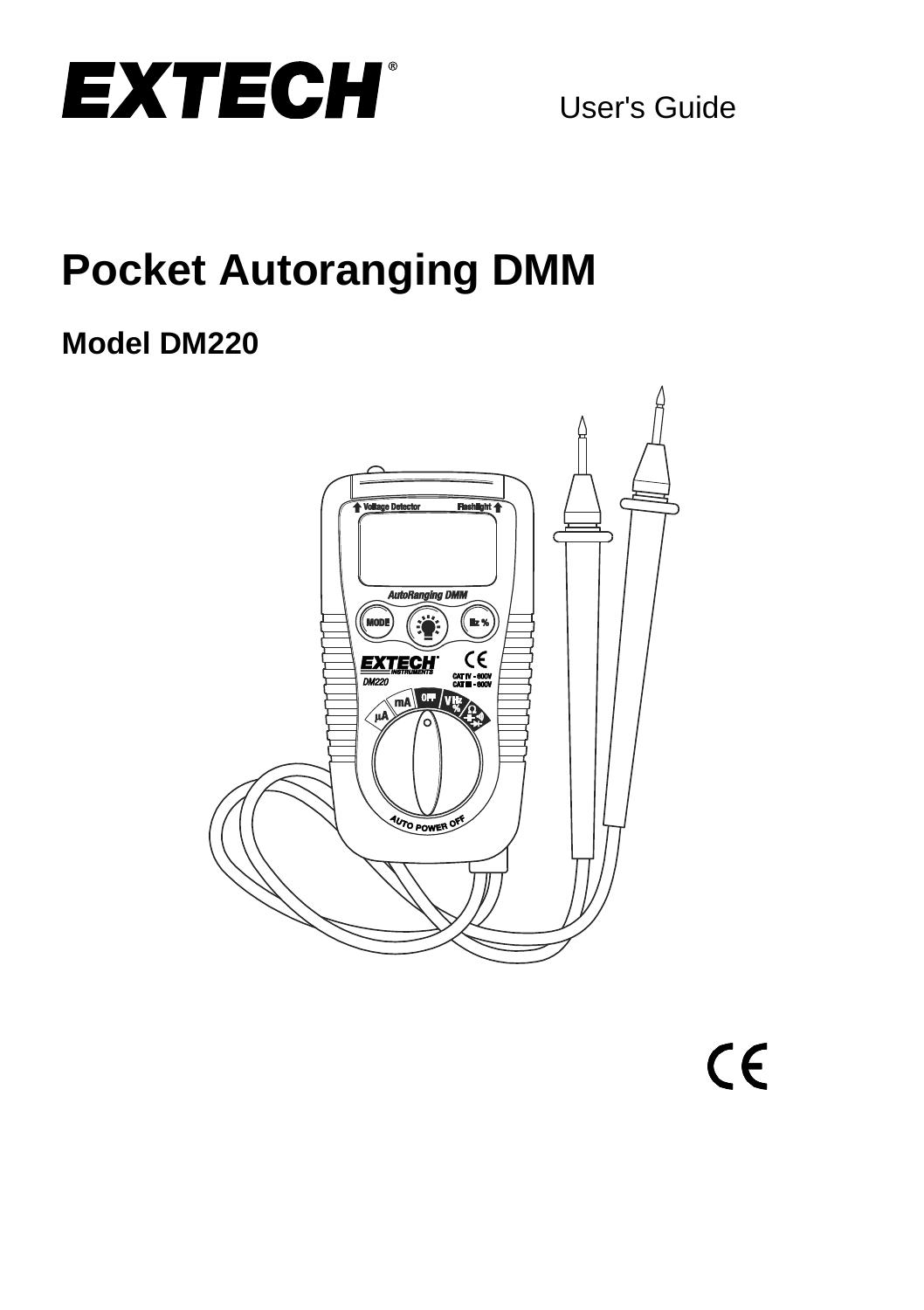### *Introduction*

Congratulations on your purchase of the Extech DM220 Pocket Autoranging Multimeter. This meter measures AC/DC Voltage, AC/DC Current with 200mA/500V resettable fuse, Resistance, Capacitance, Frequency, Duty Cycle, Diode Test, and Continuity. It features a built-in non-contact AC voltage detector plus flashlight. Proper use and care of this meter will provide many years of reliable service.

### *Safety*



This symbol adjacent to another symbol, terminal or operating device indicates that the operator must refer to an explanation in the Operating Instructions to avoid personal injury or damage to the meter.

This **WARNING** symbol indicates a potentially hazardous situation, which if not avoided, could result in death or serious injury.



This symbol indicates that a device is protected throughout by double insulation or reinforced insulation.

This meter has been designed for safe use, but must be operated with caution. The rules listed below must be carefully followed for safe operation.

1. **NEVER** apply voltage or current to the meter that exceeds the specified maximum:

| Input Protection Limits                 |                                        |  |  |
|-----------------------------------------|----------------------------------------|--|--|
| <b>Function</b>                         | Maximum Input                          |  |  |
| V DC or V AC                            | 600V DC/AC                             |  |  |
| uA AC/DC                                | 200mA 500V fast acting resettable fuse |  |  |
| Resistance, Diode Test, Continuity Test | 600V DC/AC                             |  |  |

- 2. **USE EXTREME CAUTION** when working with voltages greater than 25VAC or 35VDC. These voltages are considered a shock hazard.
- 3. **DO NOT** measure voltage if the voltage on the "COM" input jack exceeds 600V above earth ground.
- 4. **NEVER** connect the meter leads across a voltage source while the function switch is in the current, resistance, or diode mode. Doing so can damage the meter.
- 5. **ALWAYS** discharge filter capacitors in power supplies and disconnect the power when making resistance, continuity or diode tests.
- 6. **ALWAYS** turn off the power and disconnect the test leads from the circuit before opening the cover to replace the batteries.
- 7. **NEVER** operate the meter unless the battery cover is in place and fastened securely.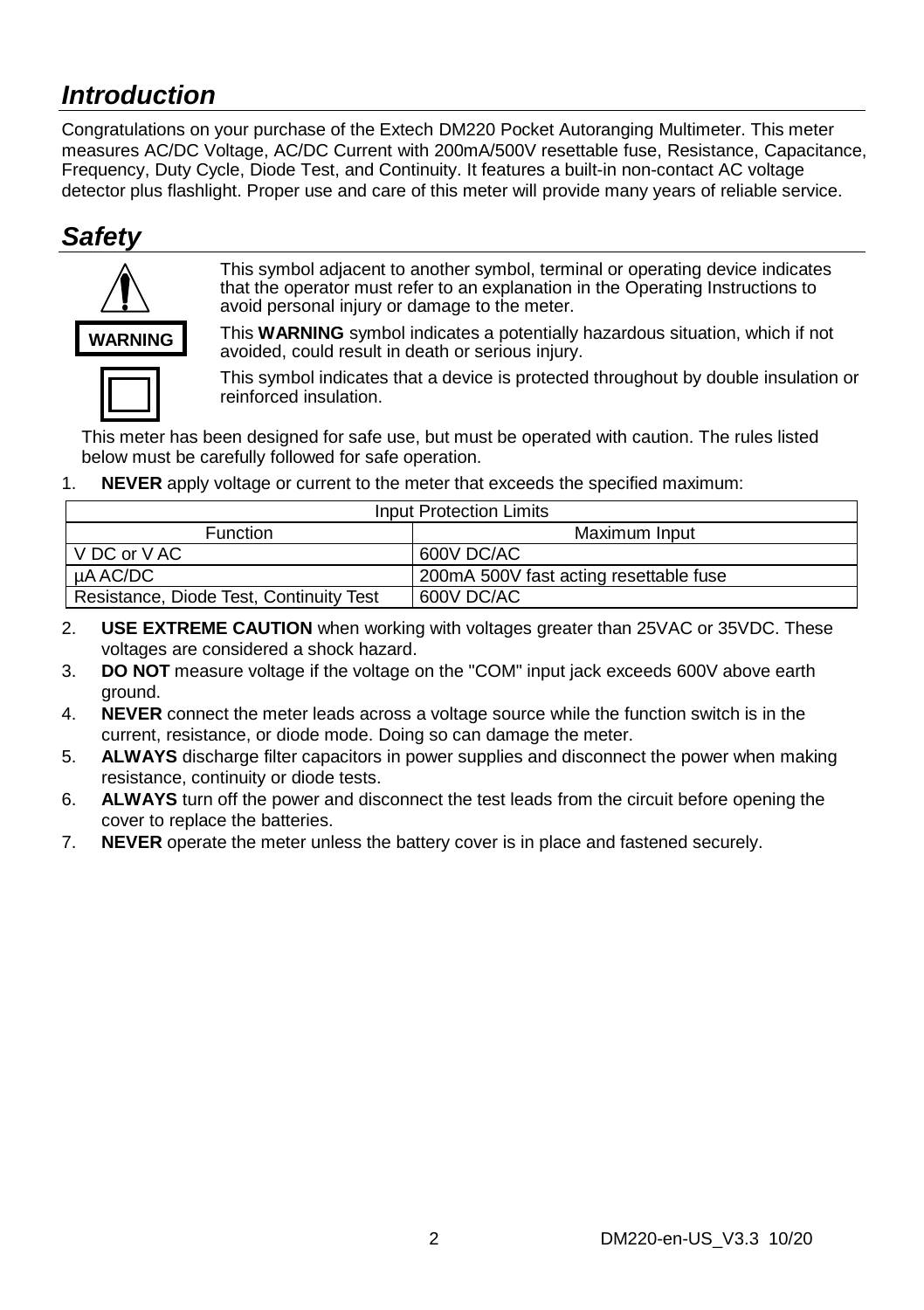### *Description*

- 1. Non-contact ACV detector probe tip
- 2. Non-contact ACV indicator light
- 3. 3-3/4 digit (4000 count) LCD
- 4. Mode switch
- 5. Flashlight button
- 6. Function switch
- 7. Battery cover
- 8. Test Leads
- 9. Hz/%Duty Cycle button
- 10. Flashlight



### *Operating Instructions*

**WARNING**: Risk of electrocution. High-voltage circuits, both AC and DC, are very dangerous and should be measured with great care.

- 1. ALWAYS turn the function switch to the **OFF** position when the meter is not in use.
- 2. If "**OL**" appears in the display during a measurement, the value exceeds the range you have selected. Change to a higher range.
- **NOTE**: On some low AC and DC voltage ranges, with the test leads not connected to a device, the display may show a random, changing reading. This is normal and is caused by the high-input sensitivity. The reading will stabilize and give a proper measurement when connected to a circuit.

#### **AC/DC VOLTAGE MEASUREMENTS**

**CAUTION:** Do not measure AC/DC voltages if a motor on the circuit is being switched ON or OFF. Large voltage surges may occur that can damage the meter.

- 1. Set the function switch to the **V/Hz/%** position.
- 2. Press the MODE button to indicate "**AC**" or "**DC**" on the display.
- 3. Touch the black test probe tip to the negative side of the circuit. Touch the red test probe tip to the positive side of the circuit.
- 4. Read the voltage in the display.

#### **AC/DC CURRENT MEASUREMENTS**

- 1. For current measurements up to 4000µA AC/DC, set the function switch to the **µA** position
- 2. For current measurements up to 200mA AC/DC, set the function switch to the **mA** position.
- 3. Press the MODE button to indicate "**AC**" or "**DC**" on the display.
- 4. Remove power from the circuit under test, then open up the circuit at the point where you wish to measure current.
- 5. Touch the black test probe tip to the negative side of the circuit. Touch the red test probe tip to the positive side of the circuit.
- 6. Apply power to the circuit.
- 7. Read the current in the display.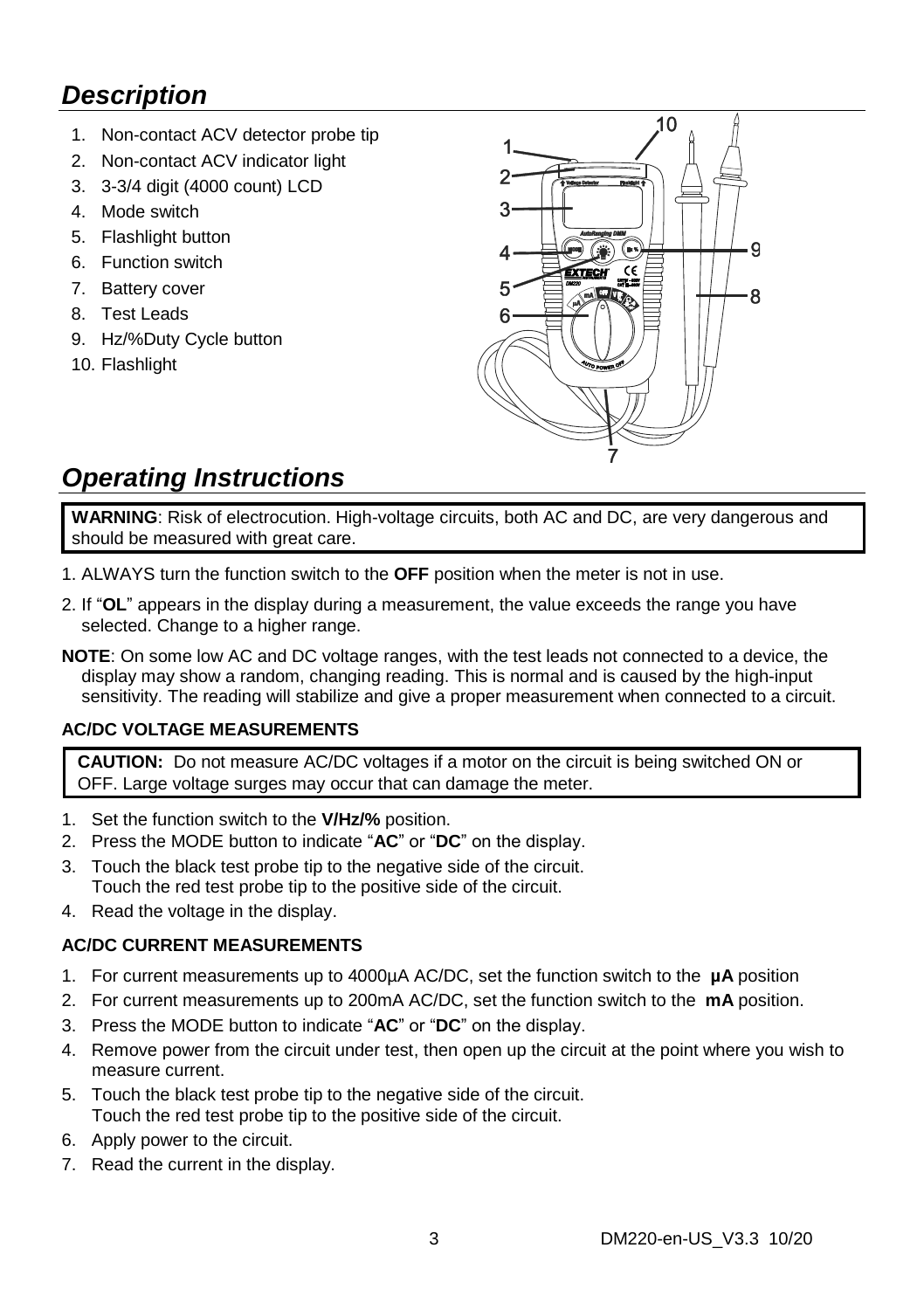#### **RESISTANCE MEASUREMENTS**

**WARNING:** To avoid electric shock, disconnect power to the unit under test and discharge all capacitors before taking any resistance measurements. Remove the batteries and unplug the line cords.

- 1. Set the function switch to the **Ω CAP →** » position.
- 2. Press the MODE button to indicate  $\Omega$  on the display.
- 3. Touch the test probe tips across the circuit or part under test. It is best to disconnect one side of the part under test so the rest of the circuit will not interfere with the resistance reading.
- 4. Read the resistance in the display.

#### **CONTINUITY CHECK**

**WARNING:** To avoid electric shock, never measure continuity on circuits or wires that have voltage on them.

- 1. Set the function switch to the **Ω CAP** <sup>→</sup> » bosition.
- 2. Press the MODE button to indicate  $\bullet$ ) on the display.
- 3. Touch the test probe tips to the circuit or wire you wish to check.
- 4. If the resistance is less than approximately 100 $\Omega$ , the audible signal will sound. If the circuit is open, the display will indicate "OL".

#### **DIODE TEST**

- 1. Set the function switch to the **Ω CAP**  $\rightarrow$  **D** position.
- 2. Press the MODE button to indicate  $\rightarrow$  on the display.
- 3. Touch the test probes to the diode under test. Forward voltage will typically indicate 0.400 to 0.700V. Reverse voltage will indicate "**OL**". Shorted devices will indicate near 0V and an open device will indicate "**OL**" in both polarities.

#### **CAPACITANCE MEASUREMENTS**

**WARNING:** To avoid electric shock, disconnect power to the unit under test and discharge all capacitors before taking any capacitance measurements. Remove the batteries and unplug the line cords.

- 1. Set the rotary function switch to the **Ω CAP →** bosition.
- 2. Press the MODE button to indicate **nF** on the display.
- 3. Touch the test leads to the capacitor to be tested.
- 4. Read the capacitance value in the display

#### **FREQUENCY MEASUREMENTS**

- 1. Set the rotary function switch to the **V/Hz/%** position.
- 2. Press the Hz /% button to indicate **Hz** on the display.
- 3. Touch the test probe tips to the circuit under test.
- 4. Read the frequency on the display.

#### **% DUTY CYCLE**

- 1. Set the rotary function switch to the **V/Hz/%** position.
- 2. Press the Hz/% button to select **%** on the display.
- 3. Touch the test probe tips to the circuit under test.
- 4. Read the % duty cycle on the display.

#### **NON-CONTACT AC VOLTAGE DETECTOR**

**WARNING:** Risk of electrocution. Before use, always test the Voltage Detector on a known live circuit to verify proper operation.

- 1. The Voltage Detector works in any function switch position, including OFF.
- 2. Place the detector probe tip next to the hot conductor or insert into the hot side of the electrical outlet.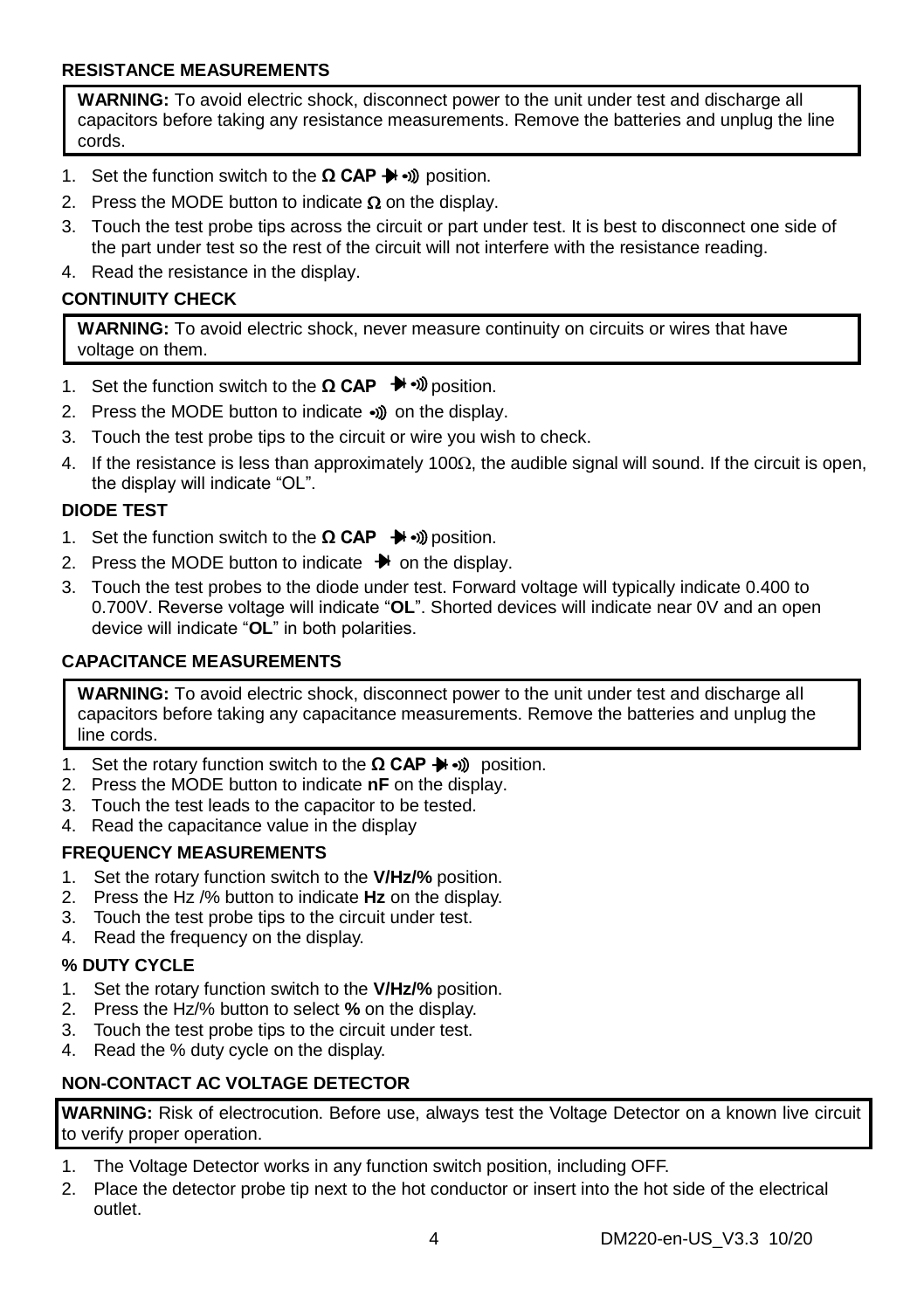- 3. If AC voltage is present, the detector light will illuminate.
	- **NOTE**: The conductors in electrical cord sets are often twisted. For best results, rub the probe tip along a length of the cord to assure placing the tip in close proximity to the live conductor.
	- **NOTE:** The detector is designed with high sensitivity. Static electricity or other sources of energy may randomly trip the sensor. This is normal operation.

#### **FLASHLIGHT**

Press and hold the  $\ddot{\ddot{\bullet}}$  button to turn the flashlight on. Release the button to turn the flashlight off.

#### **AUTO POWER OFF**

The auto off feature will turn the meter off after 15 minutes.

#### **LOW BATTERY INDICATION**

The icon will appear in the lower left corner of the display when the battery voltage becomes low. Replace the battery when this appears.

### *Maintenance*

**WARNING**: To avoid electric shock, disconnect the test leads from any source of voltage before removing the battery cover.

**WARNING:** To avoid electric shock, do not operate your meter until the battery cover is in place and fastened securely.

This MultiMeter is designed to provide years of dependable service, if the following guidelines are followed:

- 1. **KEEP THE METER DRY**. If it gets wet, wipe it off.
- 2. **USE AND STORE THE METER IN NORMAL TEMPERATURES.** Temperature extremes can shorten the life of the electronic parts and distort or melt plastic parts.
- 3. **HANDLE THE METER GENTLY AND CAREFULLY.** Dropping it can damage the electronic parts or the case.
- 4. **KEEP THE METER CLEAN.** Wipe the case occasionally with a damp cloth. DO NOT use chemicals, cleaning solvents, or detergents.
- 5. **USE ONLY FRESH BATTERIES OF THE RECOMMENDED SIZE AND TYPE.** Remove old or weak batteries so they do not leak and damage the unit.
- 6. **IF THE METER IS TO BE STORED FOR A LONG PERIOD OF TIME**, the batteries should be removed to prevent damage to the unit.

#### **BATTERY INSTALLATION**

**WARNING**: To avoid electric shock, disconnect the test leads from any source of voltage before removing the battery cover.

- 1. Turn power off.
- 2. Open the rear battery cover by removing the Phillips head screw located on the bottom of the meter.
- 3. Insert the batteries into battery holder, observing the correct polarity.
- 4. Put the battery cover back in place. Secure with the screw.

**WARNING:** To avoid electric shock, do not operate the meter until the battery cover is in place and fastened securely.

**NOTE**: If your meter does not work properly, check the batteries to make sure that they are still good and that they are properly inserted.

#### **RESETTABLE FUSE**

- 1. The fast acting, 0.2A/500V resettable fuse will open if the current limits of the meter are exceeded.
- 2. The fuse will automatically reset itself when the suspect current is removed from the meter's input.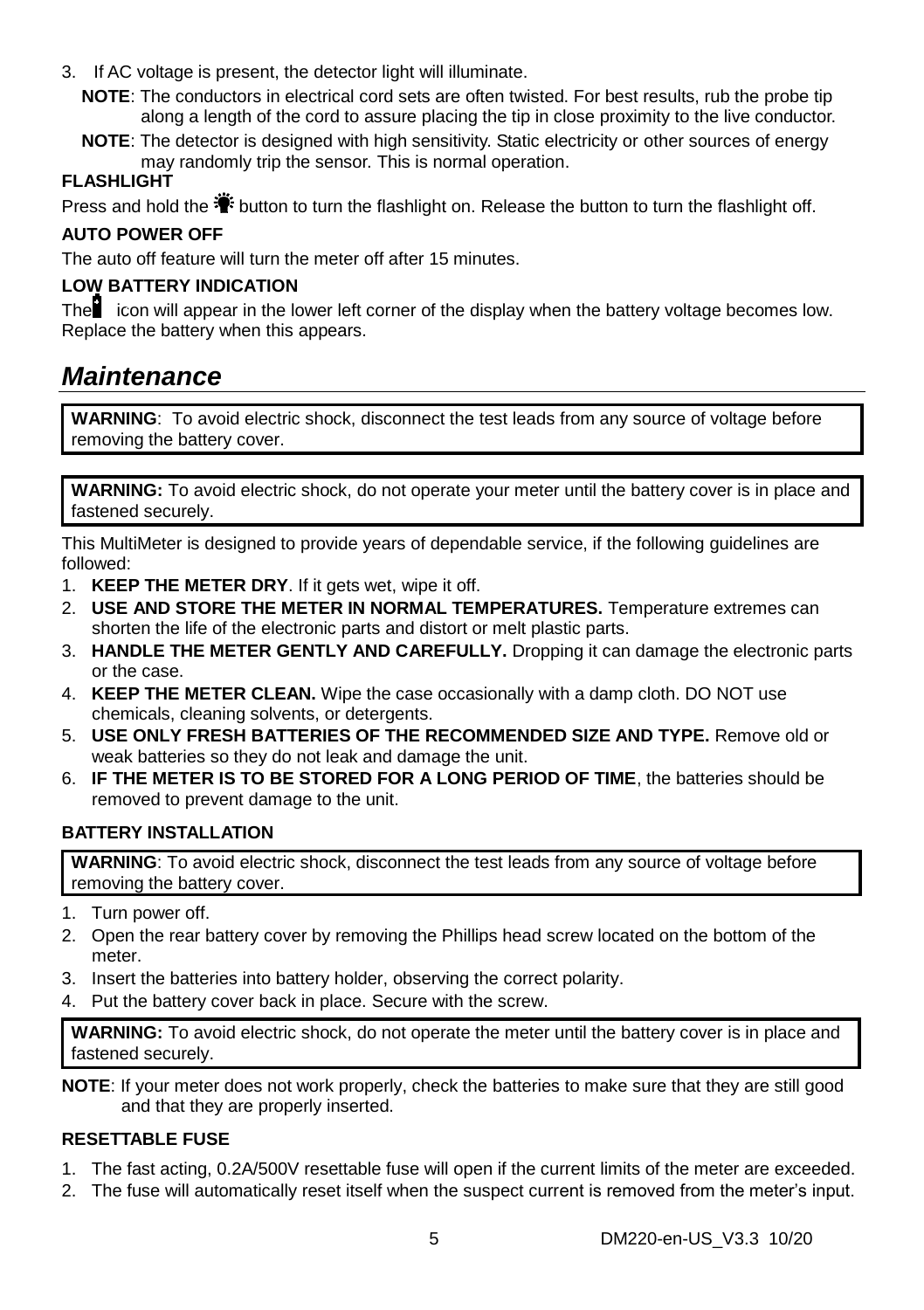### *Specifications*

| <b>Function</b>   | Range              | <b>Resolution</b>   | <b>Accuracy</b>                  |
|-------------------|--------------------|---------------------|----------------------------------|
| DC Voltage        | 400mV              | 0.1 <sub>m</sub>    | $\pm$ (0.8% reading + 2 digits)  |
|                   | 4V                 | 0.001V              |                                  |
|                   | 40V                | 0.01V               |                                  |
|                   | 400V               | 0.1V                | $\pm$ (1.0% reading + 2 digits)  |
|                   | 600V               | 1 <sub>V</sub>      |                                  |
| <b>AC Voltage</b> |                    |                     | 50 to 60Hz                       |
|                   | 4V                 | 1mV                 | $\pm$ (1.0% reading + 5 digits)  |
|                   | 40V                | 0.01V               |                                  |
|                   | 400V               | 0.1V                | $\pm$ (1.5% reading + 5 digits)  |
|                   | 600V               | 1 <sub>V</sub>      |                                  |
| <b>DC Current</b> | 400uA              | $0.1\mu A$          |                                  |
|                   | 4000uA             | $1\muA$             | $\pm$ (2.0% reading + 2 digits)  |
|                   | 40 <sub>m</sub> A  | 0.01mA              |                                  |
|                   | 200 <sub>m</sub> A | 0.1 <sub>m</sub> A  |                                  |
| <b>AC Current</b> |                    |                     | 50 to 60Hz                       |
|                   | 400μA              | $0.1\muA$           |                                  |
|                   | 4000uA             | 1uA                 | $\pm$ (2.5% reading + 5 digits)  |
|                   | 40mA               | 0.01mA              |                                  |
|                   | 200 <sub>m</sub> A | 0.1 <sub>m</sub> A  |                                  |
| Resistance        | 400Ω               | $0.1\Omega$         | $\pm$ (0.8% reading + 5 digits)  |
|                   | 4kΩ                | $0.001k\Omega$      | $\pm$ (1.2% reading + 5 digits)  |
|                   | $40k\Omega$        | $0.01k\Omega$       | $\pm$ (0.8% reading + 2 digits)  |
|                   | $400k\Omega$       | $0.1k\Omega$        |                                  |
|                   | $4M\Omega$         | $0.001M\Omega$      | $\pm$ (3.0% reading + 5 digits)  |
|                   | $40M\Omega$        | $0.01M\Omega$       | $\pm$ (5.0% reading + 5 digits)  |
| Capacitance       | 4nF                | 0.001nF             | $\pm(5.0\%$ reading + 0.6nF)     |
|                   | 40nF               | 0.01nF              | $\pm$ (3.5% reading + 30 digits) |
|                   | 400nF              | 0.1nF               | $\pm$ (3.0% reading + 20 digits) |
|                   | 4uF                | $0.001 \mu F$       |                                  |
|                   | 40 <sub>µ</sub> F  | 0.01 <sub>µ</sub> F | $\pm$ (5.0% reading + 30 digits) |
|                   | 200µF              | 0.1 <sub>µ</sub> F  |                                  |
| Frequency         | 9.999Hz            | $0.001$ Hz          | $\pm$ (1.0% reading + 2 digits)  |
|                   | 99.99Hz            | $0.01$ Hz           |                                  |
|                   | 999.9Hz            | $0.1$ Hz            |                                  |
|                   | 9.999kHz           | 0.001kHz            |                                  |
|                   | 99.99kHz           | $0.01$ kHz          |                                  |
| Duty Cycle        | 0.5 to 99%         | 0.5%                | $\pm$ (2.0% reading + 5 digits)  |

**NOTE:** Accuracy specifications consist of two elements:

(% reading) – This is the accuracy of the measurement circuit.

(+ digits) – This is the accuracy of the analog to digital converter.

**NOTE:** Accuracy is stated at 65°F to 83°F (18°C to 28°C) and less than 75% RH.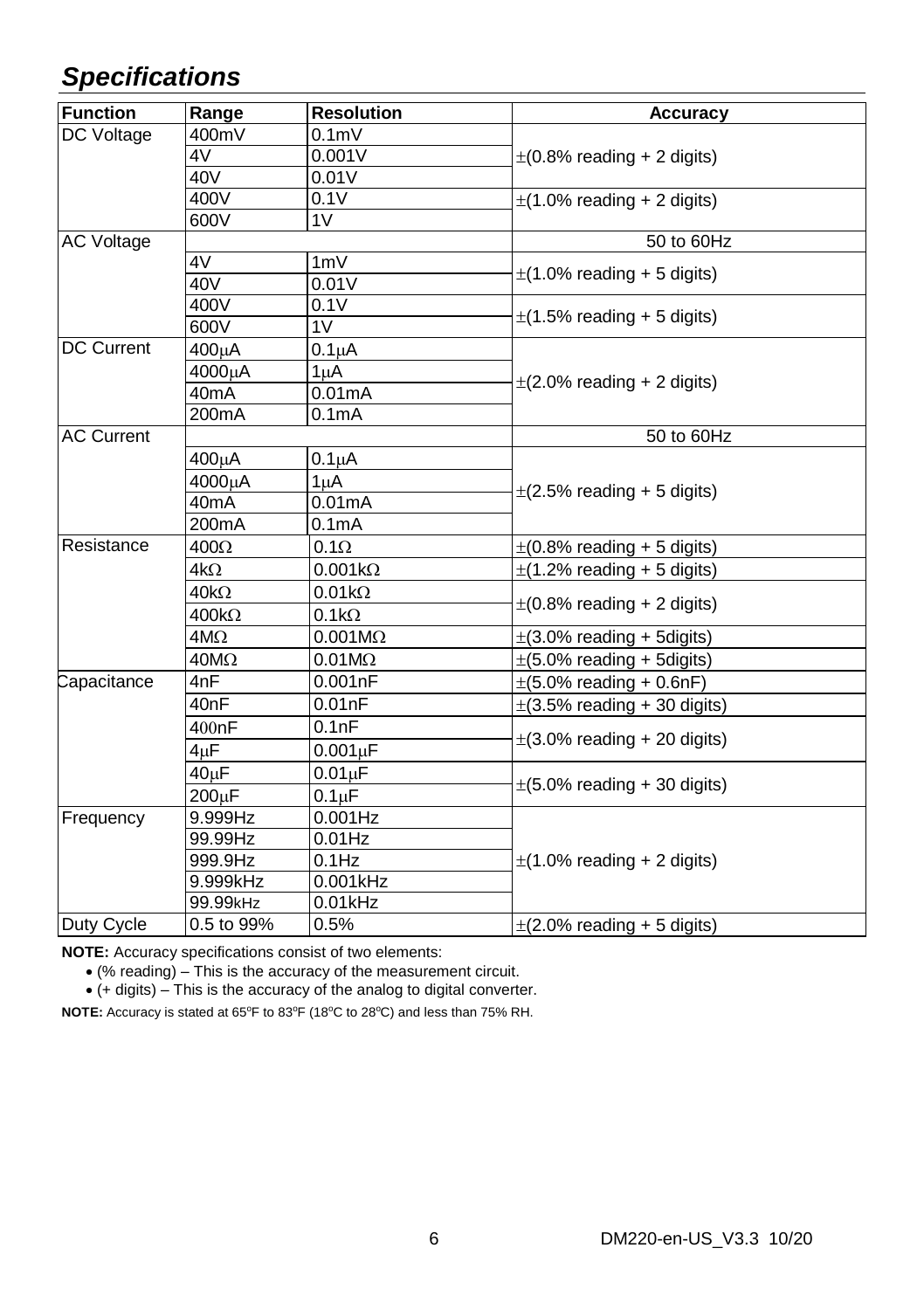**Non-Contact Volt detect<br>Input Impedance Input Impedance** >7.5MΩ (VDC & VAC) **ACV Bandwidth Overrange indication**<br>Polarity **Auto Power Off** 15 minutes (approx.)<br> **Low Battery Indication** " **P**" is displayed if b. **Batteries** Two 1.5 volt AAA<br> **Fuses** MA uA ranges: 0

**Storage Humidity**  $\leq 80\%$ <br> **Operating Altitude** 7000ft. **Weight** 0.319lb (145g)<br> **Size** 4.09" x 2.1" x 1

**Diode Test** Test current 1mA, open circuit voltage 1.5V DC typical **Continuity Check** Audible sound if the resistance is less than 100 $\Omega$ <br>**Non-Contact Volt detect** 100 to 600VAC: 50/60Hz Average responding<br>50Hz to 60Hz **Display 2000** count 3-3/4 digit liquid crystal **Overrange indication 4000** count 3-3/4 digit liquid crystal **Polarity Polarity Polarity** Automatic (no indication for positive); Minus (-) sign for negative **Automatic (1990) Low Battery Indication <b>"** is displayed if battery voltage drops below operating voltage<br>Batteries **Batteries** Two 1.5 volt AAA **Fuses**<br> **Condition Temperature** many many many solutions of the settable fuse<br>  $32^{\circ}$ F to  $104^{\circ}$ F ( $0^{\circ}$ C to  $40^{\circ}$ C) **Operating Temperature** 32ºF to 104ºF (0ºC to 40ºC) **Storage Temperature** 14°F to 122°F (-10°C to 50°C)<br> **Operating Humidity** Max 80% up to 87°F (31°C) de **Operating Humidity** Max 80% up to 87ºF (31ºC) decreasing linearly to 50% at 104ºF  $(40°C)$ **Operating Altitude**  7000ft. (2000meters) maximum.<br> **Weight Weight Weight Weight Size** 4.09" x 2.1" x 1.2" (104 x 55 x 32.5mm) **Safety For origin of installation use and in accordance with the**  requirements for double insulation per EN61010-1 and IEC61010-1 2  $2<sup>nd</sup>$  Edition (2001) to Overvoltage Category IV 600V and Category III 600V; Pollution Degree 2.